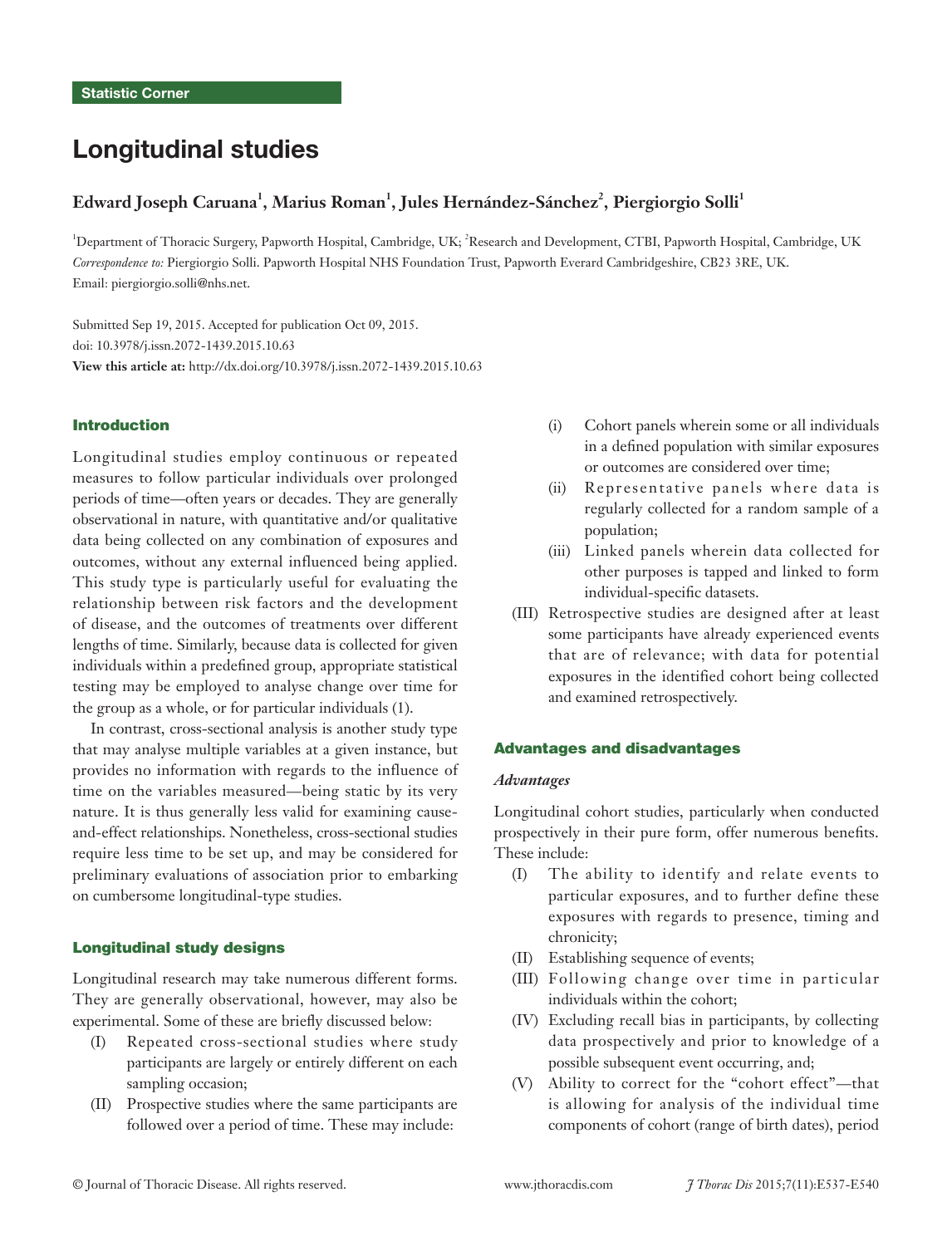(current time), and age (at point of measurement) and to account for the impact of each individually.

# *Disadvantages*

Numerous challenges are implicit in the study design; particularly by virtue of this occurring over protracted time periods. We briefly consider the below:

- (I) Incomplete and interrupted follow-up of individuals, and attrition with loss to follow-up over time; with notable threats to the representative nature of the dynamic sample if potentially resulting from a particular exposure or occurrence that is of relevance;
- (II) Difficulty in separation of the reciprocal impact of exposure and outcome, in view of the potentiation of one by the other; and particularly wherein the induction period between exposure and occurrence is prolonged;
- (III) The potential for inaccuracy in conclusion if adopting statistical techniques that fail to account for the intra-individual correlation of measures, and;
- (IV) Generally-increased temporal and financial demands associated with this approach.

# Embarking on a longitudinal study

Conducting longitudinal research is demanding in that it requires an appropriate infrastructure that is sufficiently robust to withstand the test of time, for the actual duration of the study. It is essential that the methods of data collection and recording are identical across the various study sites, as well as being standardised and consistent over time. Data must be classified according to the interval of measure, with all information pertaining to particular individuals also being linked by means of unique coding systems. Recording is facilitated, and accuracy increased, by adopting recognised classification systems for individual inputs (2).

Numerous variables are to be considered, and adequately controlled, when embarking on such a project. These include factors related the population being studied, and their environment; wherein stability in terms of geographical mobility and distribution, coupled with an ability to continue follow-up remotely in case of displacement, are key. It is furthermore essential to appropriately weigh the various measures, and classify these accordingly so as to facilitate the allocation effort at the data collection stage, and also guide the use of possibly limited funds (3). Additionally, the engagement and commitment of organisations contributing to the project is essential; and should be maintained and facilitated by means of regular training, communication and inclusion as possible.

The frequency and degree of sampling should vary according to the specific primary endpoints; and whether these are based primarily on absolute outcome or variation over time. Ethical and consent considerations are also specific to this type of research. All effort should be made to ensure maximal retention of participants; with exit interviews offering useful insight as to the reason for uncontrolled departures (3).

The Critical Appraisal Skills Programme (CASP) (4) offers a series of tools and checklists that are designed to facilitate the evaluation of scientific quality of given literature. This may be extrapolated to critically assess a proposed study design. Additional depth of quality assessment is available through the use of various tools developed alongside the Consolidated Standards of Reporting Trials (CONSORT) guidelines, including a structured 33-point checklist proposed by Tooth *et al*. in 2004 (5).

Following adequate design, the launch and implementation of longitudinal research projects may itself require a significant amount of time; particularly if being conducted at multiple remote sites. Time invested in this initial period will improve the accuracy of data eventually received, and contribute to the validity of the results. Regular monitoring of outcome measures, and focused review of any areas of concern is essential (3). These studies are dynamic, and necessitate regular updating of procedures and retraining of contributors, as dictated by events.

### Statistical analyses

The statistical testing of longitudinal data necessitates the consideration of numerous factors. Central amongst these are (I) the linked nature of the data for an individual, despite separation in time; (II) the co-existence of fixed and dynamic variables; (III) potential for differences in time intervals between data instances, and (IV) the likely presence of missing data (6).

Commonly applied approaches (7) are discussed below: (I) univariate (ANOVA) and multivariate (MANOVA) analysis of variance is often adopted for longitudinal analysis. Note, in both cases, the assumption of equal interval lengths and normal distribution in all groups; and that only means are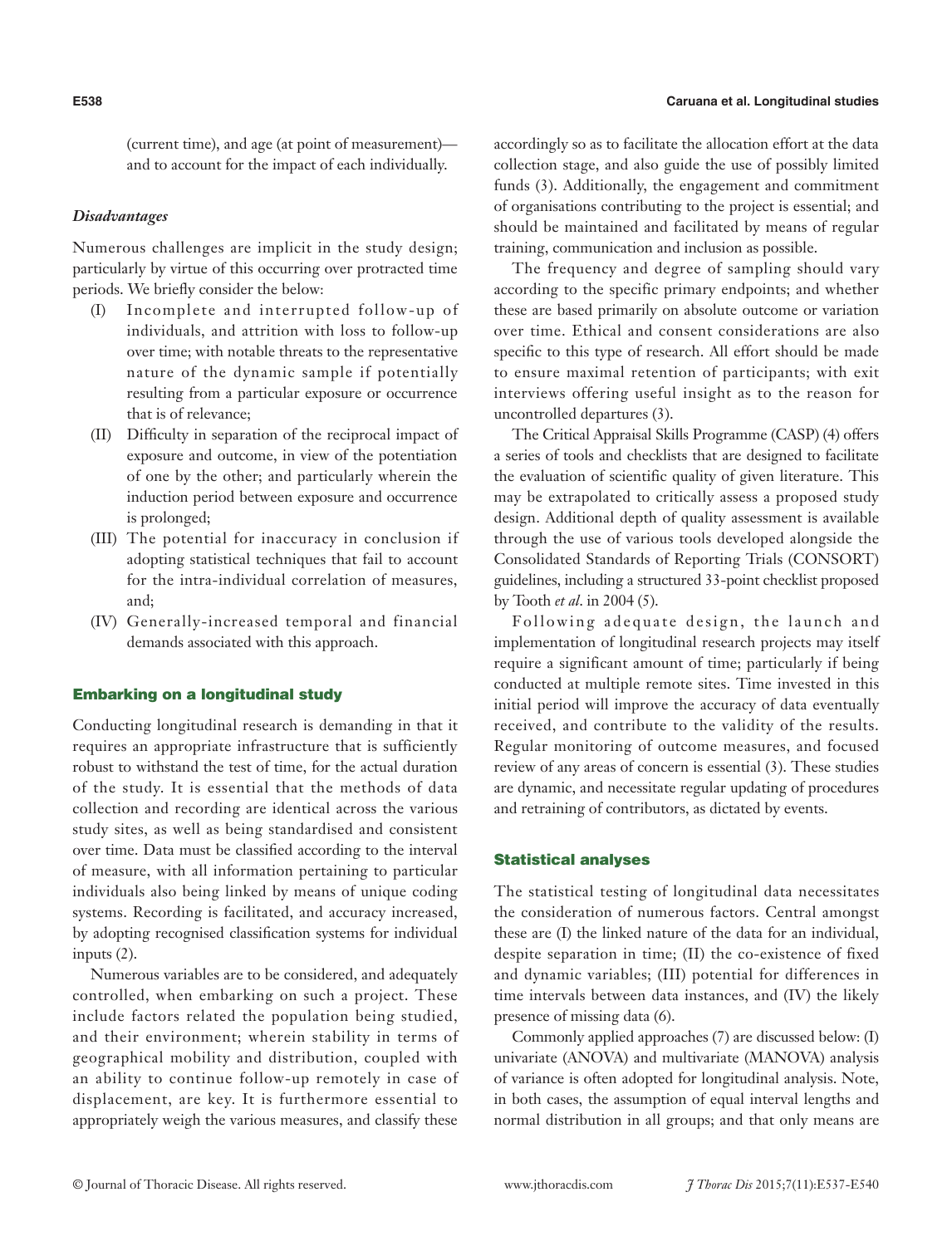#### **Journal of Thoracic Disease, Vol 7, No 11 November 2015 E539**

compared, sacrificing individual-specific data. (II) mixedeffect regression model (MRM) focuses specifically on individual change over time, whilst accounting for variation in the timing of repeated measures, and for missing or unequal data instances, and (III) generalised estimating equation (GEE) models that rely on the independence of individuals within the population to focus primarily on regression data (6).

With ever-growing computational abilities, the repertoire of statistical tests is ever expanding. In depth understanding and appropriate selection is increasingly more important to ensure meaningful results.

#### *Common errors*

Inaccuracies in the analysis of longitudinal research are rampant, and most commonly arise when repeated hypothesis testing is applied to the data, as it would for cross-sectional studies. This leads to an underutilisation of available data, an underestimation of variability, and an increased likelihood of type II statistical error (false negative) (8).

# Example: the Framingham heart study

The mid-20<sup>th</sup> century saw a steady increase in cardiovascular-associated morbidity and mortality after efforts in improving sanitation along with the introduction of penicillin in the 1940s resulted in a significant decline in communicable disease. A drive to identify the risk factors for cardiovascular disease gave birth to the Framingham Heart study in 1948 (9).

Numerous predisposing factors were postulated to align together to produce cardiovascular disease, with increasing age being considered a central determinant. These formed the basis for the hypothesis that underpinned this longitudinal study.

The Framingham study is widely recognised as the quintessential longitudinal study in the history of medical research. An original cohort of 5,209 subjects from Framingham, Massachusetts between the ages of 30 and 62 years of age was recruited and followed up for 20 years. A number of hypothesis were generated and described by Dawber *et al*. (10) in 1980 listing various presupposed risk factors such as increasing age, increased weight, tobacco smoking, elevated blood pressure, elevated blood cholesterol and decreased physical activity. It is largely quoted as a successful longitudinal study owing to the fact that a large

proportion of the exposures chosen for analysis were indeed found to correlate closely with the development of cardiovascular disease.

A number of biases exist within the Framingham Heart Study. Firstly it was a study carried out in a single population in a single town, bringing into question the generalisability and applicability of this data to different groups. However, Framingham was sufficiently diverse both in ethnicity and socio-economic status to mitigate this bias to a degree. Despite the initial intent of random selection, they needed the addition of over 800 volunteers to reach the pre-defined target of 5,000 subjects thus reducing the randomisation. They also found that their cohort of patients was uncharacteristically healthy.

The Framingham Heart study has given us invaluable data pertaining to the incidence of cardiovascular disease and further confirming a number of risk factors. The success of this study was further potentiated by the absence of treatments or modifiers, such as statin therapy and anti-hypertensives. This has enabled this study to more clearly delineate the natural history of this complex disease process.

# **Conclusions**

Longitudinal methods may provide a more comprehensive approach to research, that allows an understanding of the degree and direction of change over time. One should carefully consider the cost and time implications of embarking on such a project, whilst ensuring complete and proven clarity in design and process, particularly in view of the protracted nature of such an endeavour; and noting the peculiarities for consideration at the interpretation stage.

#### Acknowledgements

None.

# Footnote

*Conflicts of Interest:* The authors have no conflicts of interest to declare.

#### **References**

1. Van Belle G, Fisher L, Heagerty PJ, et al. Biostatistics: A Methodology for the Health Sciences. Longitudinal Data Analysis. New York, NY: John Wiley and Sons, 2004.